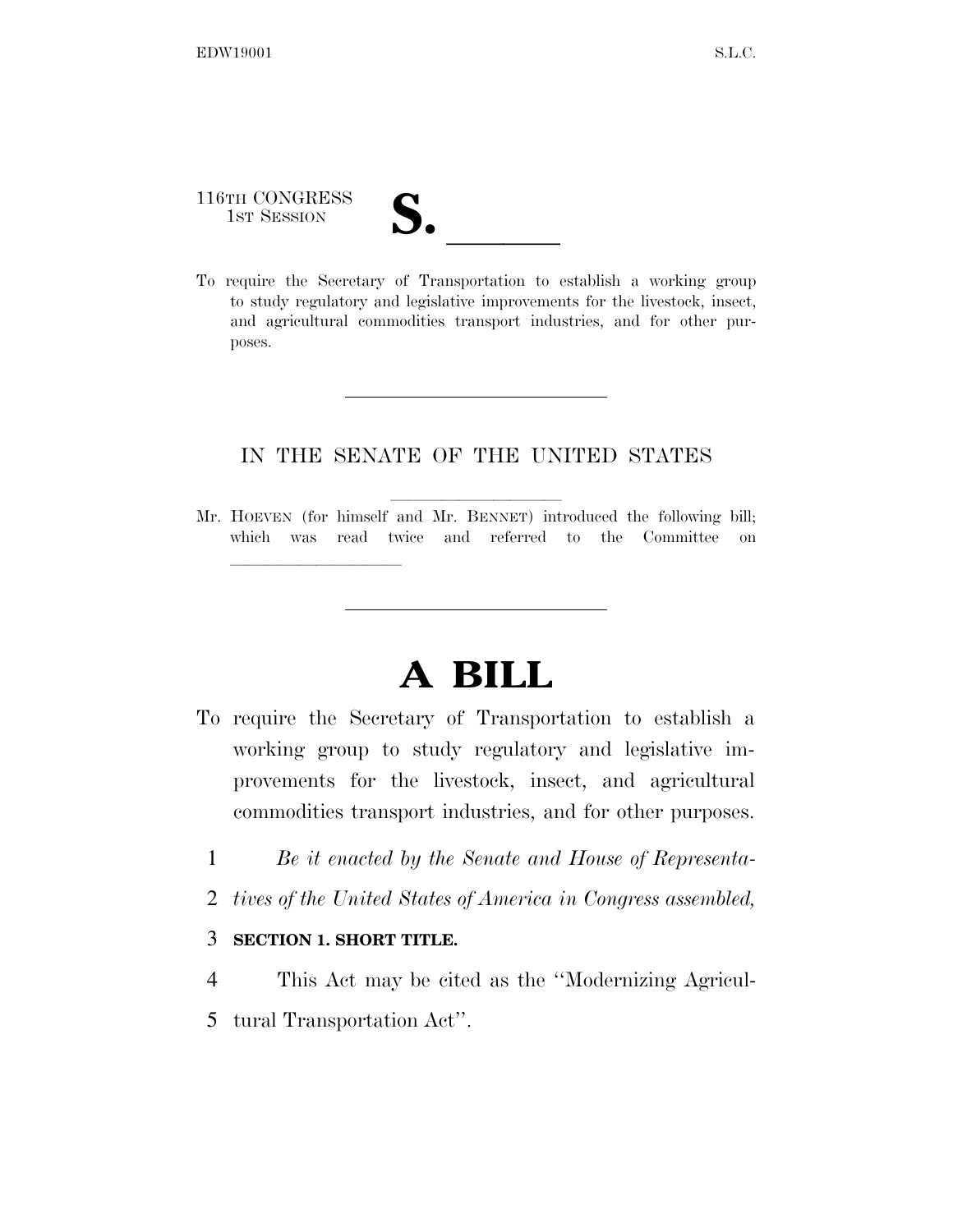| $\mathbf{1}$   | SEC. 2. WORKING GROUP ON IMPROVING THE LIVESTOCK,          |
|----------------|------------------------------------------------------------|
| $\overline{2}$ | INSECT, AND AGRICULTURAL COMMODITIES                       |
| 3              | TRANSPORT INDUSTRIES.                                      |
| $\overline{4}$ | (a) DEFINITIONS.—In this section:                          |
| 5              | (1) AGRICULTURAL COMMODITY.—The<br>term                    |
| 6              | "agricultural commodity" means—                            |
| 7              | (A) an agricultural commodity as defined                   |
| 8              | in section 518 of the Federal Crop Insurance               |
| 9              | Act (7 U.S.C. 1518); and                                   |
| 10             | (B) an agricultural commodity as defined                   |
| 11             | in section 395.2 of title 49, Code of Federal              |
| 12             | Regulations (or successor regulations).                    |
| 13             | (2) LIVESTOCK.—The term "livestock" has the                |
| 14             | meaning given the term in section 602 of the Emer-         |
| 15             | gency Livestock Feed Assistance Act of 1988 (7             |
| 16             | U.S.C. 1471).                                              |
| 17             | (3) SECRETARY.—The term "Secretary" means                  |
| 18             | the Secretary of Transportation.                           |
| 19             | WORKING GROUP.—The term "working"<br>(4)                   |
| 20             | group" means the working group established by the          |
| 21             | Secretary under subsection (b).                            |
| 22             | (b) ESTABLISHMENT.—Not later than 120 days after           |
| 23             | the date of enactment of this Act, the Secretary shall es- |
| 24             | tablish a working group—                                   |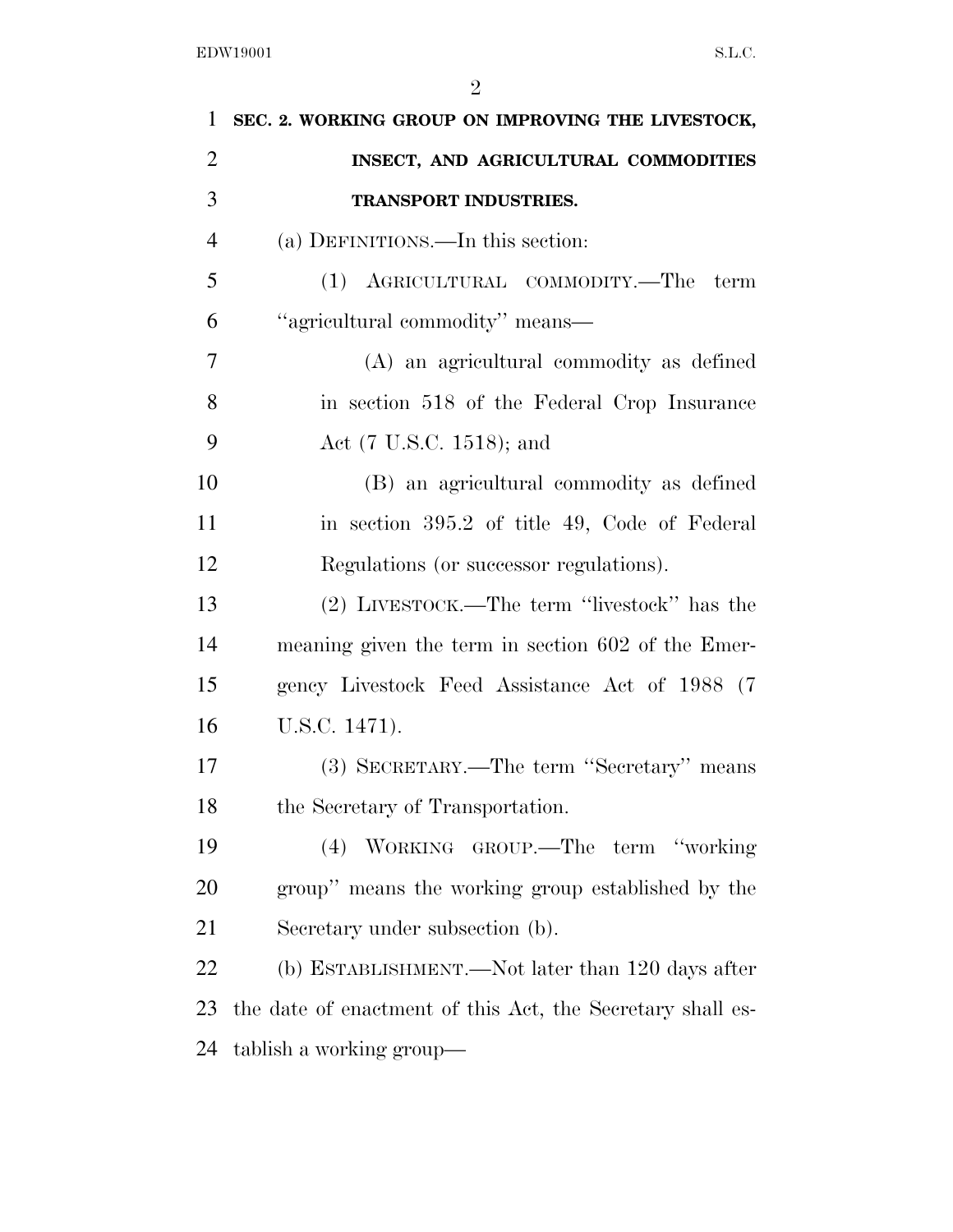| $\mathbf{1}$   | (1) to identify obstacles to safe, humane, and          |
|----------------|---------------------------------------------------------|
| $\overline{2}$ | market-efficient transport of livestock, insects, and   |
| 3              | agricultural commodities; and                           |
| $\overline{4}$ | (2) to develop guidelines and recommended reg-          |
| 5              | ulatory or legislative actions to improve the safe, hu- |
| 6              | mane, and efficient transport of livestock, insects,    |
| 7              | and agricultural commodities.                           |
| 8              | (c) OUTREACH.—In carrying out the duties of the         |
| 9              | working group under subsection (b), the working group   |
| 10             | shall consult with—                                     |
| 11             | (1) interested Governors;                               |
| 12             | (2) representatives of State and local agricul-         |
| 13             | tural and highway safety agencies;                      |
| 14             | (3) other representatives of relevant State and         |
| 15             | local agencies;                                         |
| 16             | $(4)$ members of the public with experience in-         |
| 17             | (A) the livestock, insect, and agricultural             |
| 18             | commodities industries;                                 |
| 19             | (B) the livestock trucking industry; or                 |
| 20             | (C) transportation safety; and                          |
| 21             | (5) any other groups or stakeholders that the           |
| 22             | working group determines to be appropriate.             |
| 23             | (d) CONSIDERATIONS.—In carrying out the duties of       |
| 24             | the working group under subsection (b), the working     |
| 25             | $group shall$ —                                         |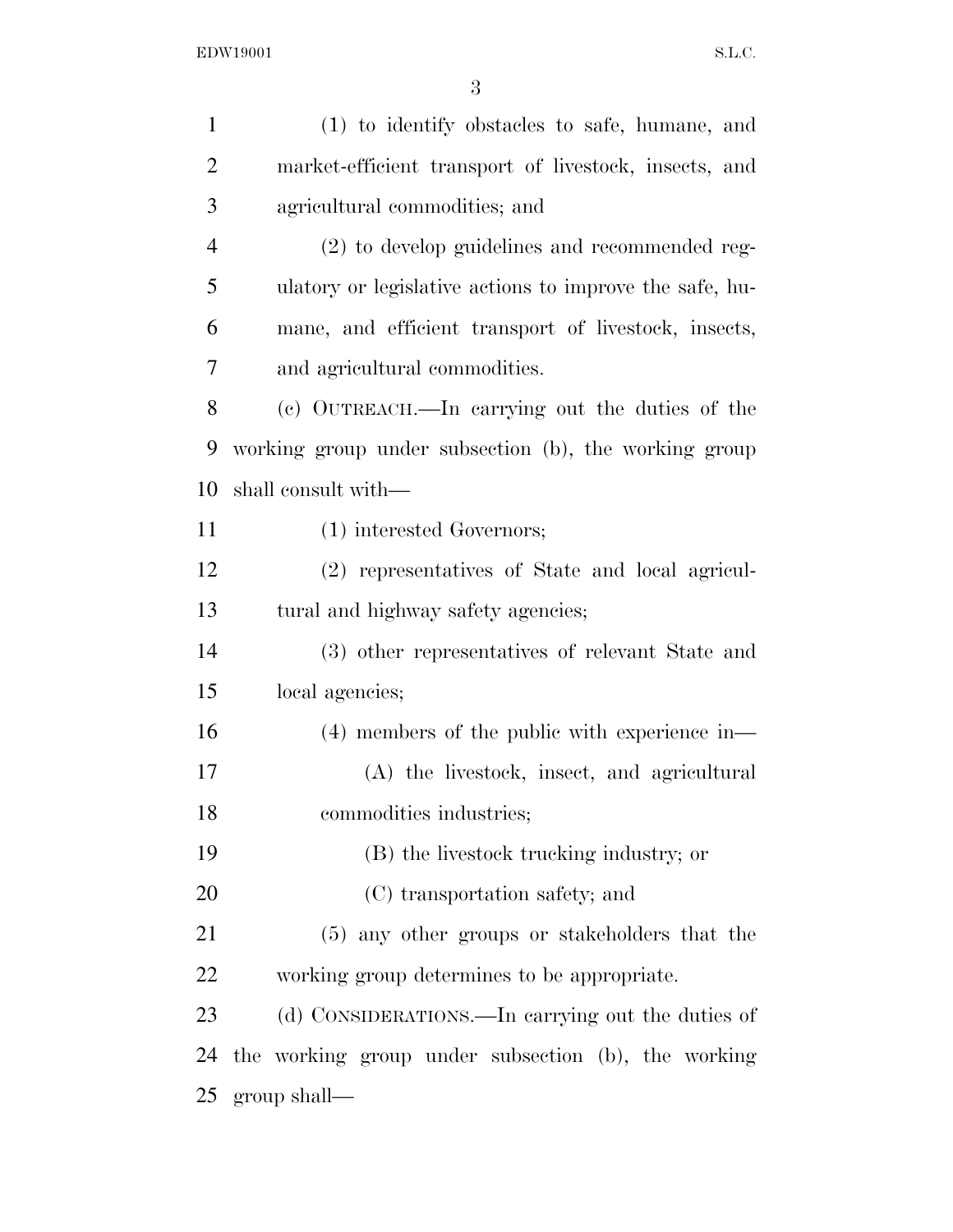EDW19001 S.L.C.

 (1) consider the impact of the existing hours of service regulations under subpart A of part 395 of title 49, Code of Federal Regulations (or successor regulations), on the commercial transport of live- stock, insects, and agricultural commodities; (2) identify incompatibilities and other chal-

 lenges and concerns caused by the hours of service regulations described in paragraph (1) and electronic logging device regulations under subpart B of part 395 of title 49, Code of Federal Regulations (or suc- cessor regulations), on the transport of livestock, in-sects, and agricultural commodities;

 (3) identify initiatives and regulatory changes that maintain and protect the safety of highways and allow for the safe, efficient, and productive mar- ketplace transport of livestock, insects, and agricul-tural commodities; and

 (4) consider such other issues as the Secretary considers appropriate.

(e) COMPOSITION.—

21 (1) IN GENERAL.—The Secretary (or a des- ignee) shall serve as the chair of the working group. (2) MEMBERSHIP.—

 (A) IN GENERAL.—The working group shall be composed of members appointed by the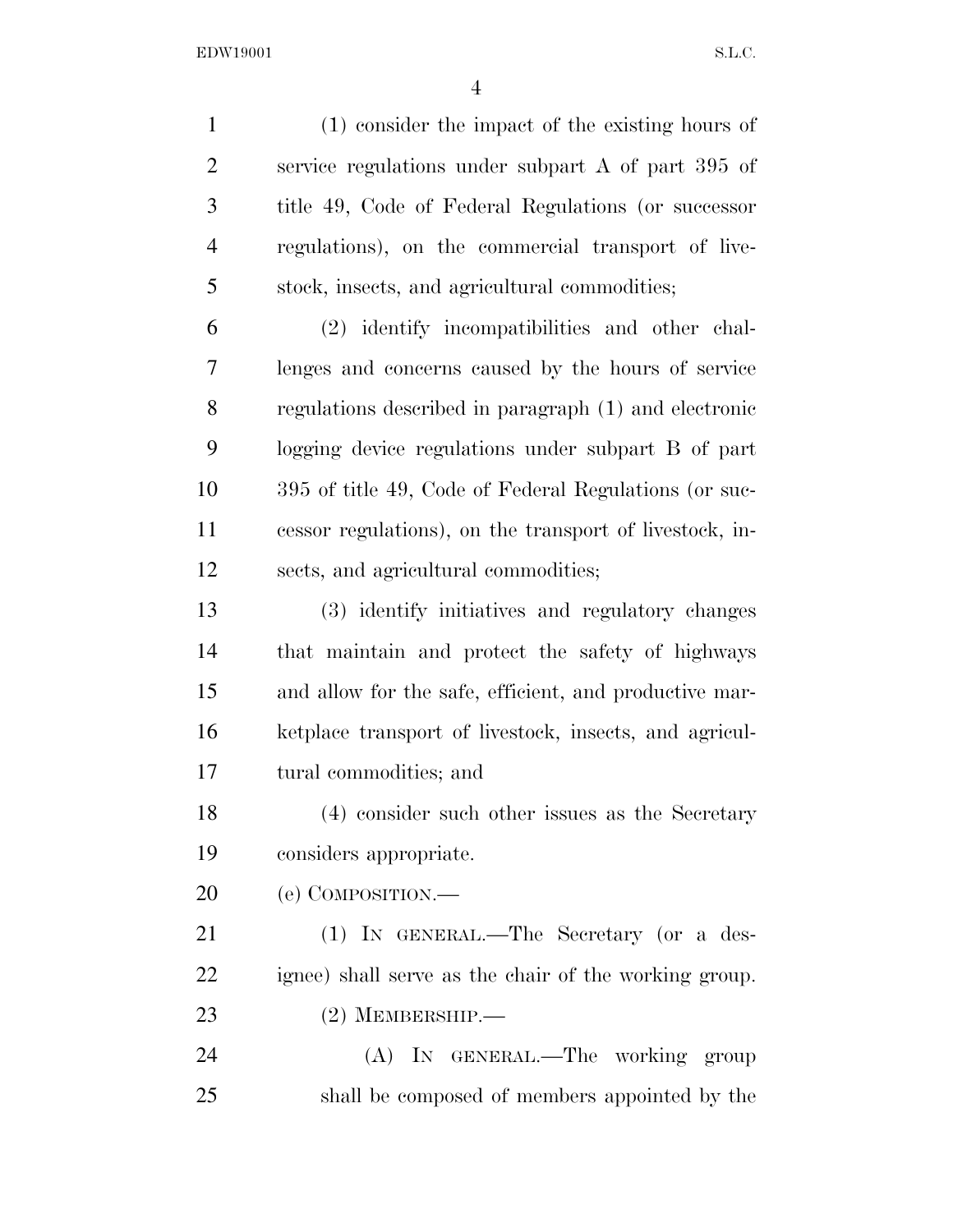| $\mathbf{1}$   | Secretary, including individuals with knowledge |
|----------------|-------------------------------------------------|
| $\overline{2}$ | and expertise that includes highway safety, the |
| 3              | commercial motor vehicle and transportation in- |
| $\overline{4}$ | dustries, animal husbandry, and the transpor-   |
| 5              | tation of livestock, insects, and agricultural  |
| 6              | commodities.                                    |
| $\overline{7}$ | (B) REQUIREMENT.—The working group              |
| 8              | shall include, at a minimum, representatives    |
| 9              | $of$ —                                          |
| 10             | (i) the Department of Agriculture;              |
| 11             | (ii) State agencies, including State de-        |
| 12             | partments of agriculture and transpor-          |
| 13             | tation;                                         |
| 14             | (iii) highway and commercial motor              |
| 15             | vehicle safety organizations;                   |
| 16             | (iv) agricultural producers including           |
| 17             | producers of livestock, insects, and agricul-   |
| 18             | tural commodities; and                          |
| 19             | (v) commercial motor vehicle opera-             |
| 20             | tors, including small business operators        |
| 21             | and operators who haul livestock, insects,      |
| 22             | and agricultural commodities.                   |
| 23             | (f) WORKING GROUP REPORT AND REGULATORY AC-     |
| 24             | TION.                                           |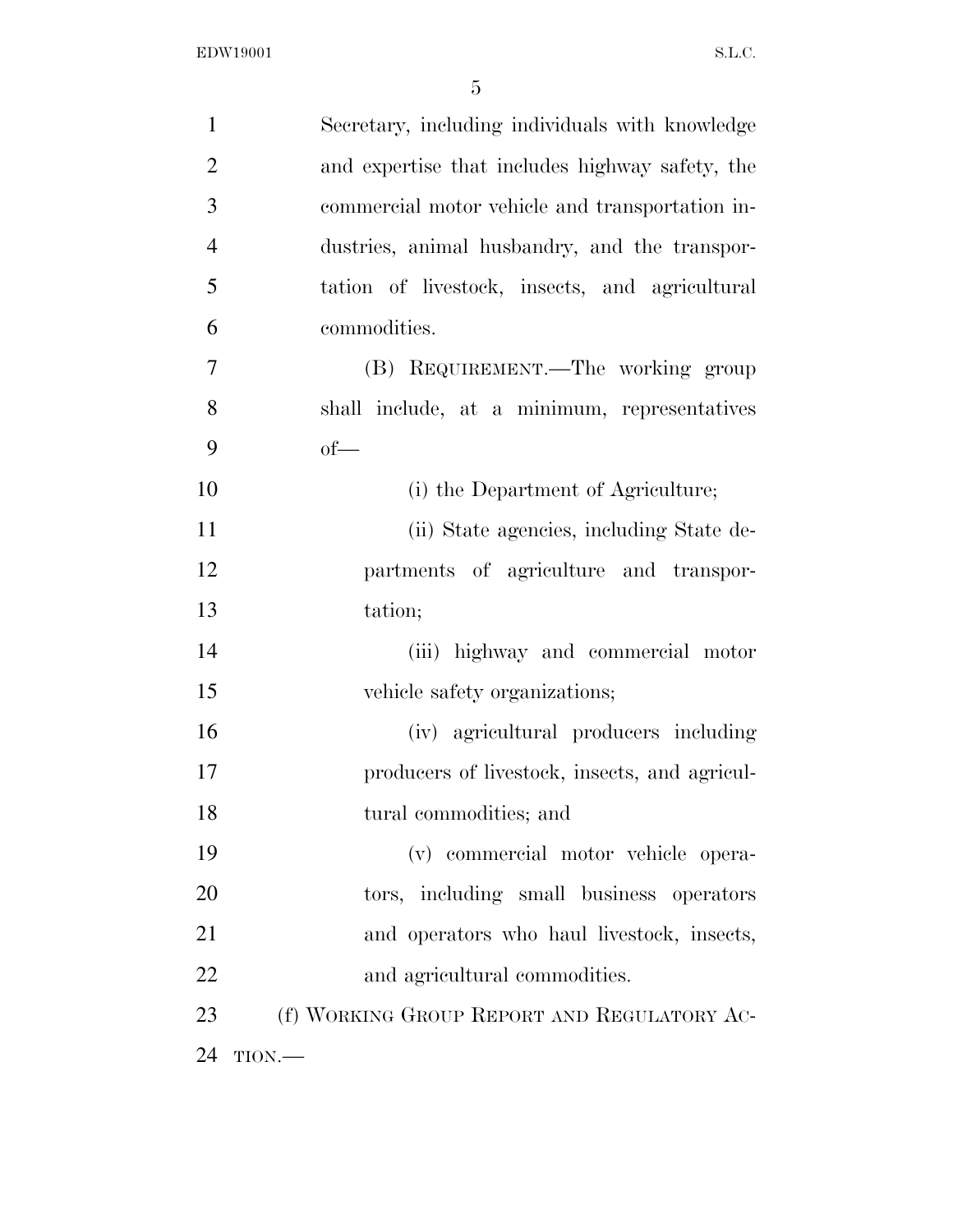(1) REPORT.—Not later than 1 year after the date on which the working group is established, the working group shall submit to the Secretary a report that includes— (A) the findings of the working group, in- cluding a summary of the views expressed by individuals and entities consulted under sub- section (c); and (B) the initiatives and regulatory and leg- islative changes that the working group identi- fies as necessary to protect the safety of high- ways and allow for the safe, efficient, and pro- ductive marketplace transport of livestock, in- sects, and agricultural commodities. (2) REGULATORY CHANGES.—Not later than 120 days after the date on which the Secretary re- ceives the report under paragraph (1), the Secretary shall propose regulatory changes that take into ac- count the findings and recommendations of the working group, including— (A) changes to the hours of service regula-22 tions under subpart A of part 395 of title 49, Code of Federal Regulations (or successor regu-lations);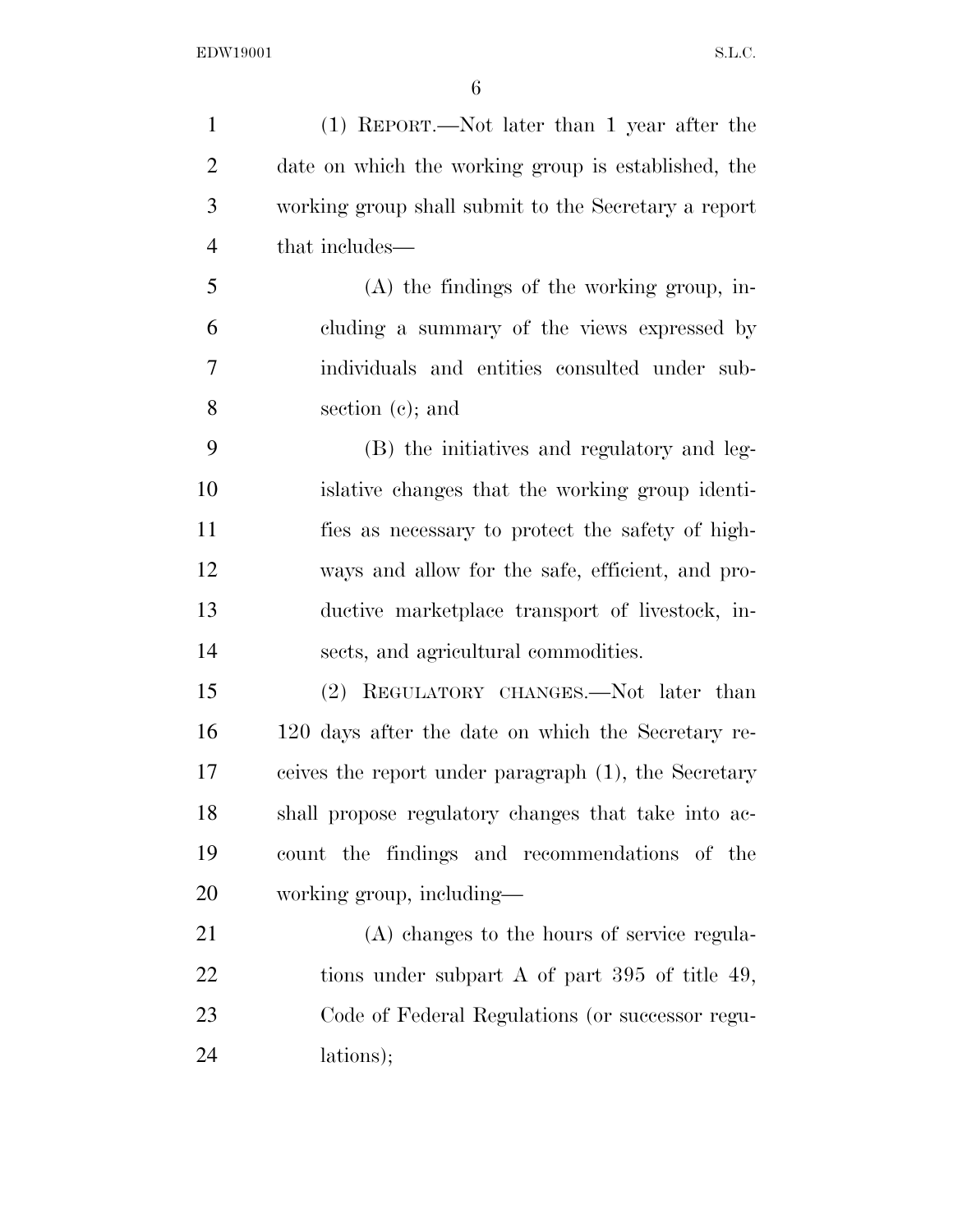EDW19001 S.L.C.

| $\mathbf{1}$   | (B) changes to the electronic logging de-                     |
|----------------|---------------------------------------------------------------|
| $\overline{2}$ | vice regulations under subpart B of part 395 of               |
| 3              | title 49, Code of Federal Regulations (or suc-                |
| $\overline{4}$ | cessor regulations), including changes to regula-             |
| 5              | tions relating to the performance and design of               |
| 6              | electronic logging devices; and                               |
| 7              | (C) any other changes that the working                        |
| 8              | group recommends.                                             |
| 9              | $(3)$ APPLICATION.—Subsections (a) through $(f)$              |
| 10             | of section 31137 of title 49, United States Code (in-         |
| 11             | cluding any regulations promulgated to carry out              |
| 12             | those subsections), shall not apply to commercial             |
| 13             | motor vehicles hauling livestock, insects, or agricul-        |
| 14             | tural commodities until the date on which the Sec-            |
| 15             | retary proposes regulatory changes under paragraph            |
| 16             | (2).                                                          |
| 17             | AND RECOMMENDATIONS BY<br>(g)<br>REPORT<br>$SEC-$             |
| 18             | RETARY.—Not later than 30 days after the date on which        |
| 19             | the Secretary receives the report of the working group        |
| 20             | under subsection $(f)(1)$ , the Secretary shall submit to the |
| 21             | appropriate committees of Congress a report, including—       |
| 22             | $(1)$ a summary of the views expressed by the in-             |
| 23             | dividuals and entities consulted under subsection (c);        |
| 24             | $(2)$ a description of the findings of the working            |
| 25             | group, including the identification of any areas of           |